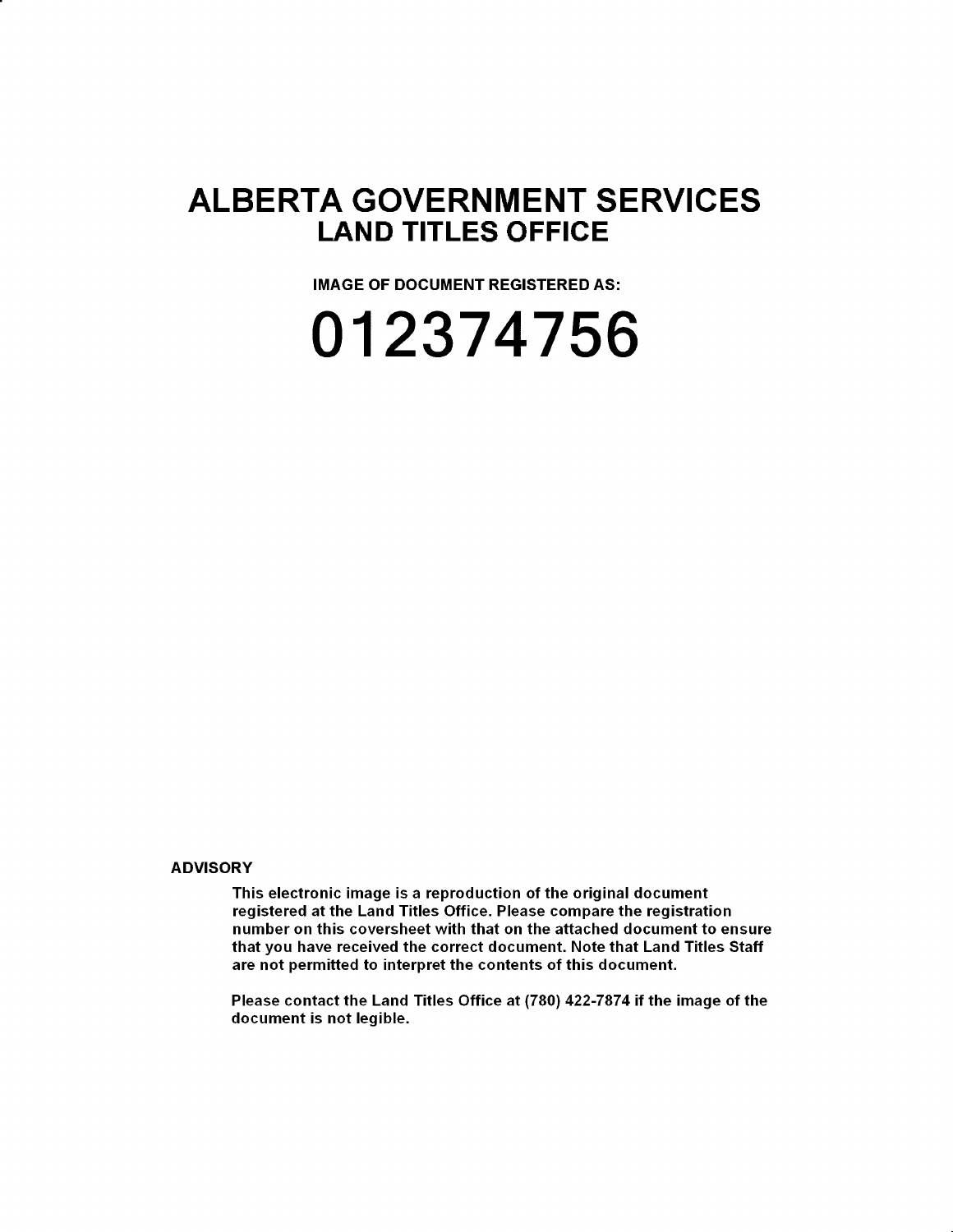REGISTERED AS 032 029 328

Action # 0303 00835

## IN THE COURT OF QUEEN'S BENCH OF ALBERTA

#### **JUDICIAL DISTRICT OF EDMONTON**

IN THE MATTER OF THE LAND TITLES ACT, c. L-4 REVISED STATUTES OF ALBERTA 2000, AS AMENDED

BEFORE MASTER M. FUNNUK **IN CHAMBERS LAW COURTS BUILDING** EDMONTON, ALBERTA

ON WEDNESDAY, THE 15<sup>th</sup> DAY OF JANUARY, 2003 I hereby certify this to be a true copy of the original  $. \alpha \alpha$ 

#### **EX PARTE ORDER**

UPON THE APPLICATION of The Grange Property Development Corporation (the "Applicant"). AND UPON HEARING READ the Affidavit of James Brown, filed, AND UPON HEARING representations from counsel for the Applicant:

IT IS HEREBY ORDERED AND THE REGISTRAR OF LAND TITLES IS HEREBY DIRECTED THAT:

The Registrar of Land Titles shall modify Restrictive Covenant 012 374 756 by: 1.

- registering and filing the attached Schedule B, which forms a part hereof, at the Land  $\left( a\right)$ Titles Office; and
- adding Schedule B to the microfiche for Restrictive Covenant 012 374 756 at the Land  $(b)$ Titles Office.
- Notice of this Application and Service of this Order on any of the Current Owners is hereby  $2.1$ dispensed with.
- The Registrar of the Land Titles Office shall register this Order notwithstanding the requirements  $\overline{\mathbf{3}}$ . of Section 191 of the Land Titles Act R.S.A. 2000 c.L-4, as amended.

MASTER IN CHAMBERS



11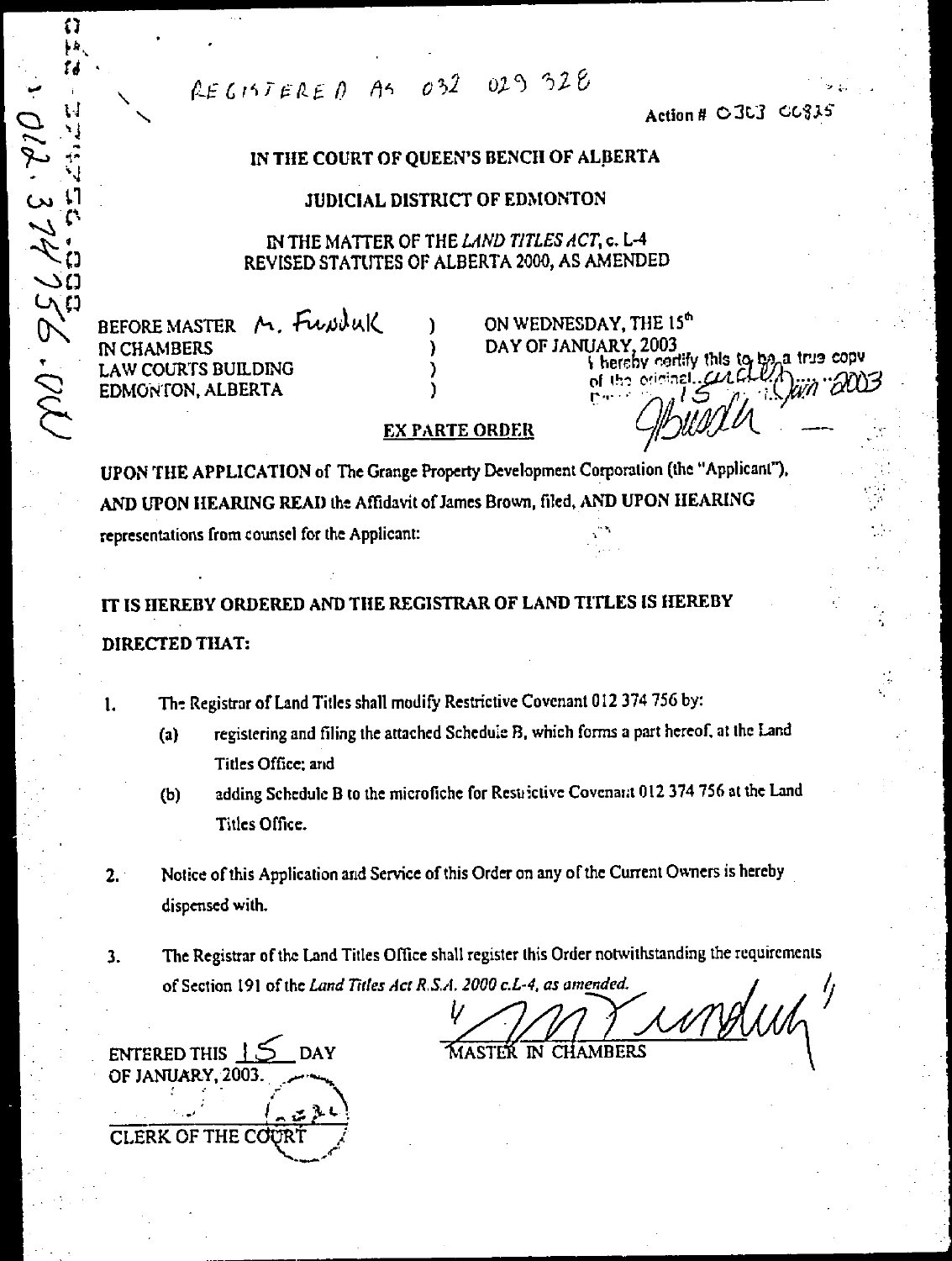

|           | TITLE:           | THE GRANGE - DESIGN GUIDELINES<br>RESIDENTIAL WOOD SCREEN FENCE DETAIL | <b>IBI</b><br><b>GROUP</b><br><b>ARCHITECTS</b><br><b>ENGINEERS</b><br><b>PLANNERS</b> |
|-----------|------------------|------------------------------------------------------------------------|----------------------------------------------------------------------------------------|
| DRAWN BY: | DATE: NOV. 25/02 | SCALE: NTS                                                             | lows.                                                                                  |

والمنبة

I: \JOB\6050\6050FENCE.DWG

k.  $\sim$  ÷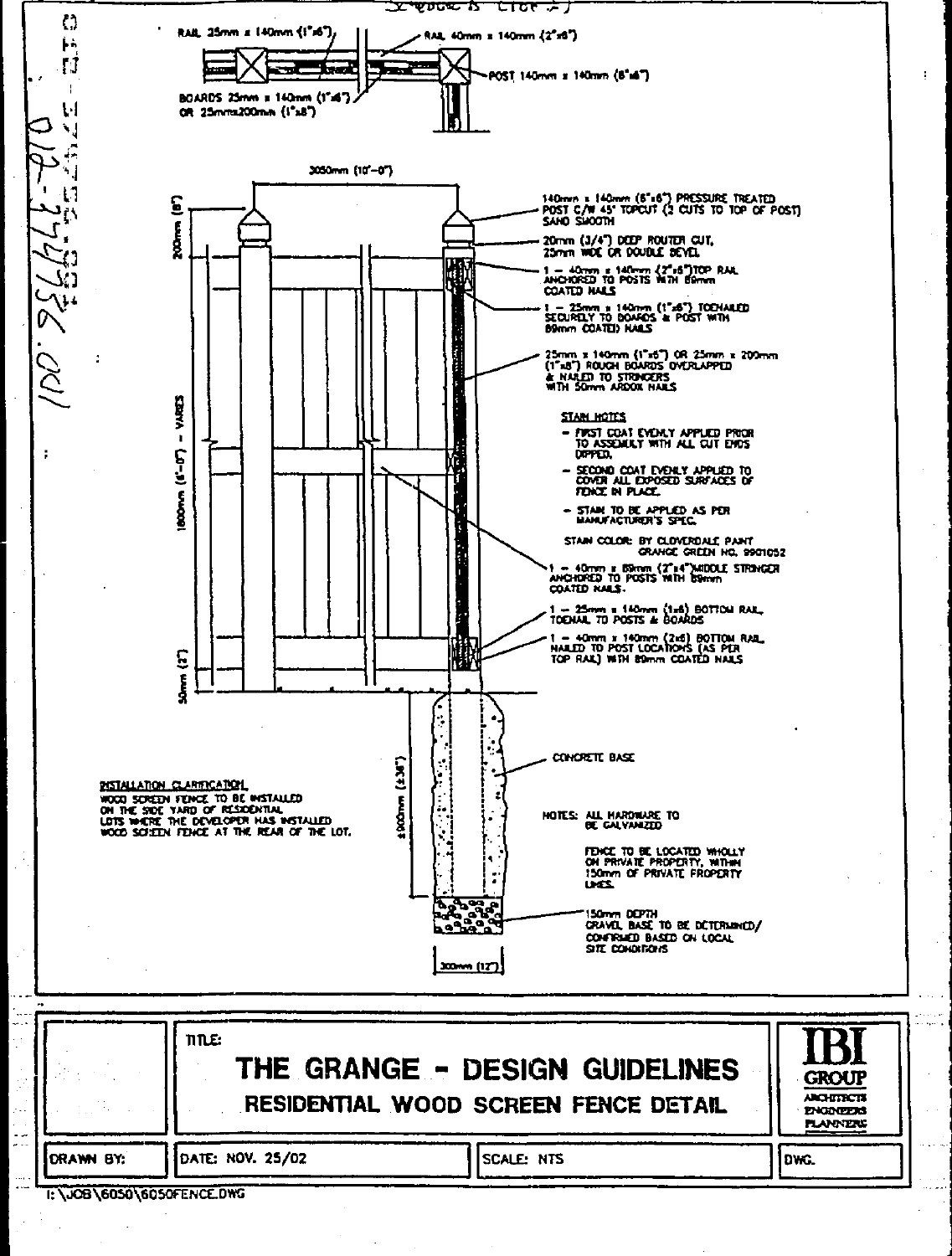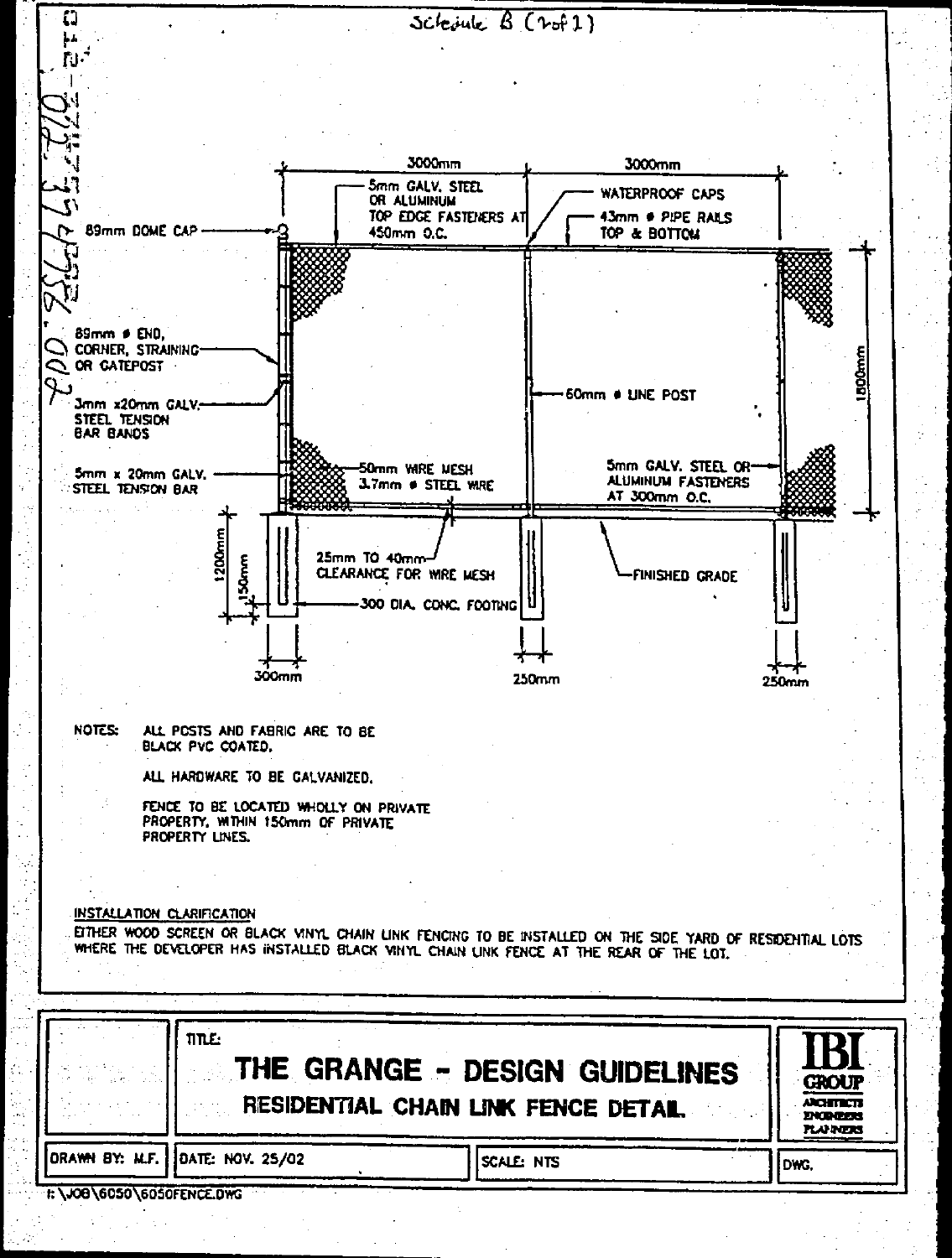Action Number: 0303 cos35

 $\mathbb{C}$ **<sup>1</sup>•k**  ru

 $\overline{\phantom{a}}$ 

ׇ֘֒֩׆֧֧֞֜֝֜֜<mark>֚</mark>

 $\cdots$ 

Cl

 $\ddot{e}$ 

### **IN THE COURT OF QUEEN'S BENCH OF ALBERTA . JUDICIAL DISTRICT OF EDMONTON**

**IN THE MATTER OF THE** *LAND TITLES ACT,*  **c. L-4 REVISED STATUTES OF ALBERTA 2000, AS AMENDED** 

**ORDER** 

**File Number: 76842-12 RAS Phone: (780) 428-0501 Fax: (780) 429.2559**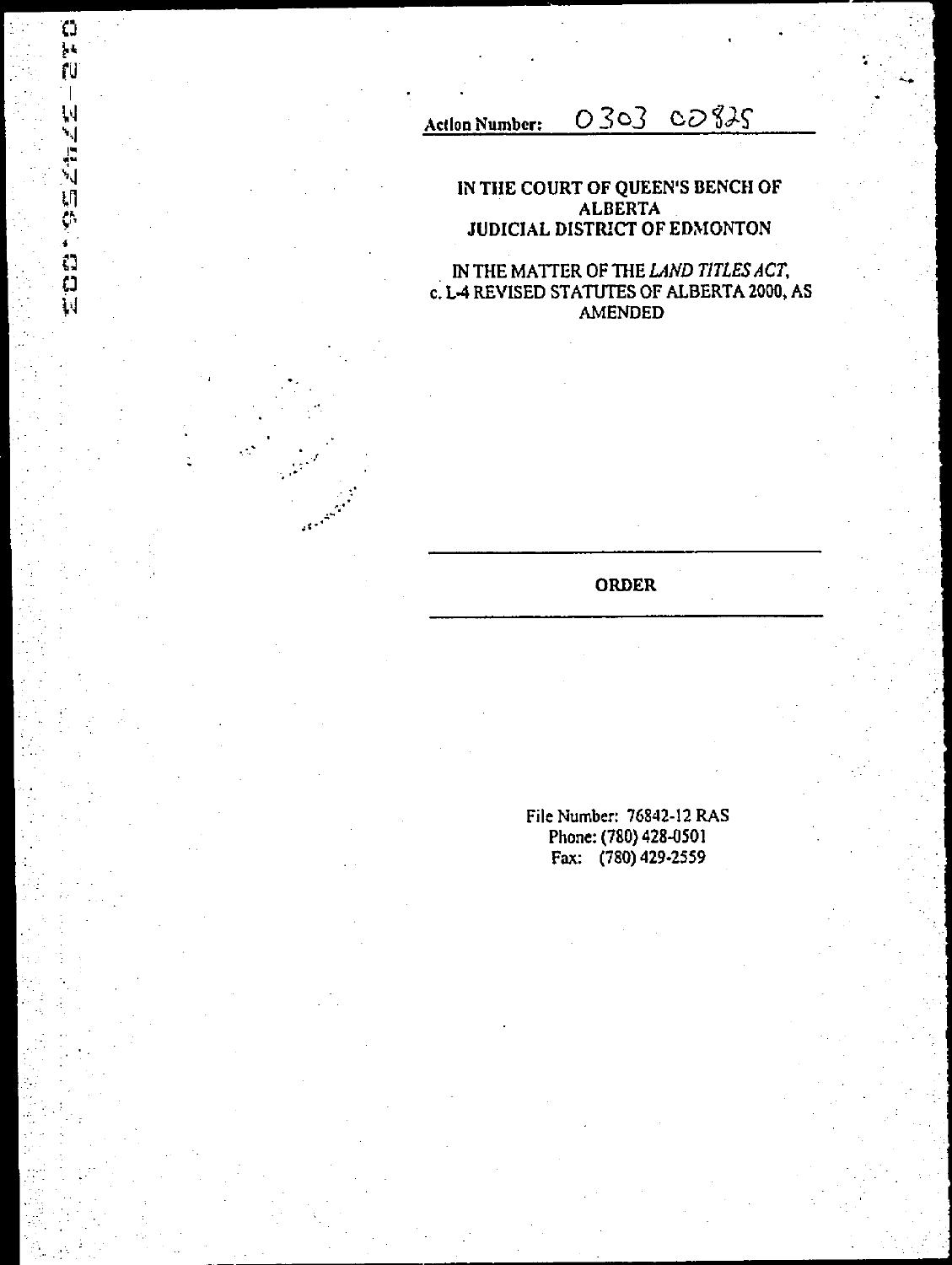## 1., **RESTRICTIVE COVENANT**

GRANDS **THE REGISTRAR OF THE ALBERTA LAND REGISTRATION DISTRICT LAND TITLES OFFICE EDMONTON, ALBERTA** 

0% **WHEREAS:** 

o

 $\Box$  $\mathbf{\Omega}$ 

រោ

ÌΝ.

**A. GPDC is the registered owner of the Dominant Lands and the Servient Lands described in Schedule "A" hereto situate in the City of Edmonton;** 

 $4P_{B}$ GPDC intends to impose a scheme of mutually enforceable restrictions with respect to **the use and improvements of the Lands and buildings thereon in order to preserve the integrity of the Development, which restrictions are riot meant to detract or derogate from the Land Use Bylaw of the City of Edmonton currently in force, but are in addition to and supplementary to the restrictions, covenants and conditions contained in the said Land Use Bylaw.** 

**NOW THEREFORE, GPDC does hereby declare, establish, impose and annex to the Servient Lands and each and every portion thereof for the benefit of the Dominant Lands, the following stipulations, restrictions and provisions to run with the Lands and be binding upon the**  registered owners from time to time of the Lots:

- **1. In this Restrictive Covenant, including the preamble, the following words and expressions shall have the meaning herein set forth:** 
	- **a) "Development" means the residential subdivision plan within which the Lots are located;**
	- **b) "Dominant Lands" means the lands described as such in Schedule "A" hereto;**
	- **c) "Dwelling" means any residential dwelling constructed on any of the Lots;**
	- **d) "GHA" means The Grange Homeowners Association, its successors and assigns and any replacement or substitute homeowners association which from time to time may be designated by GPDC as the homeowners association established for the benefit of the Servient Lands;**
	- **e) "GPDC" means The Grange Property Development Corporation and its successors and assigns;**
	- **"Lands" means the Dominant Lands and Servient Lands described in Schedule**   $\mathbf{u}$ **<sup>\*</sup>A<sup>\*</sup> hereto;**
	- **g) "Lots" means the lots described in Schedule "A" hereto;**
	- **h) "Restrictions" means the provisions, restrictions and stipulations contained in Paragraph 2 of this Restrictive Covenant;**

**i) "Restrictive Covenant" means this agreement as the same may be amended**  from time to time and the expressions "herein", "hereof", "hereto" "above", **"below", and similar expressions if used in any article, section or paragraph of this agreement refer to this agreement including the schedules hereto and do not refer solely to a particular article, section or paragraph unless specifically stated herein;**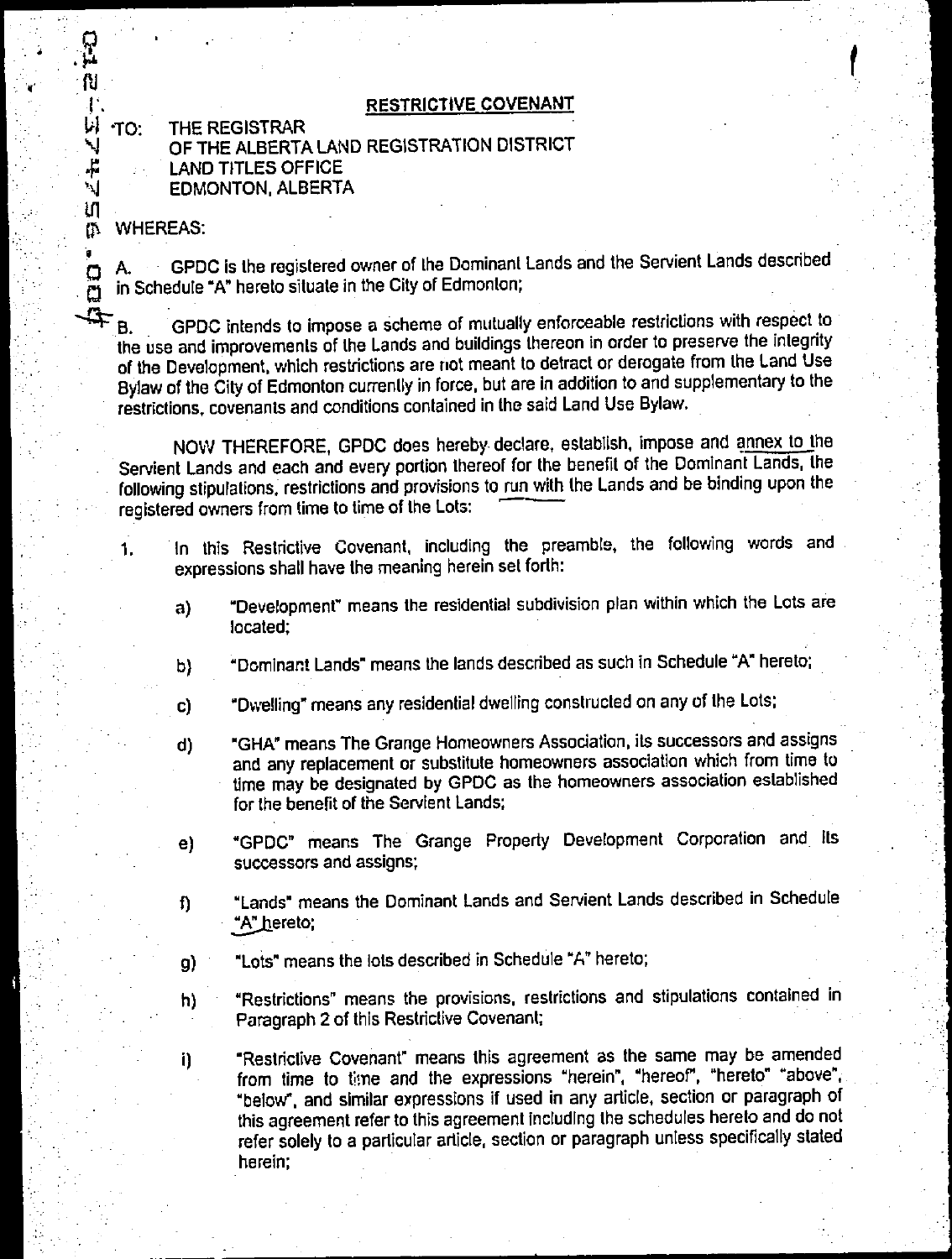- j) -Servient Lands<sup>-</sup> means the lands described as such in Schedule "A" hereto.
- 2. For each of the Lots comprising the Servient Lands described in Schedule "A" hereto, for the benefit of the Dominant Lands, the foilowing restrictions, stipulations and til provisions are to run with the Lands, namely:
	- a) Without the prior consent of GPDC, none of the project fencing provided by GPDC For the Development shall be removed or changed from the original design or colour and the owner from time to time of any of the Lots shall preserve the original design and colour of and maintain in good condition that portion of the project fence located on such lot. In the event of removal or replacement, such fence shall be rebuilt at the expense of the owners of such lot to its original design and colour unless otherwise agreed in writing by GPDC.
	- b) No fence, other than project fencing provided by GPDC, shall be built upon the Servient Lands unless the said fence is built according to the design, standards, specifications, and colour of the fence described on the plan attached hereto as Schedule "B" or is built according to a design, standard, specification and colour otherwise agreed to in writing by GPDC.
	- **c) Unless otherwise agreed** in **writing by GPDC, no structure constructed by GPDC**  on the Lands for purposes of enhancing the appearance of the Development shall be added to, removed or changed except to maintain or repair the said structure in keeping with the criginal design.
	- d) Without the prior written consent of GPDC, no changes shall be made to the completed exterior of any Dwelling for a period of two years from the date that such Dwelling is occupied for the first time as a residence.
	- e) Roofs of the dwellings shall be finished with materials approved in writing by GPDC.
	- 3. Notwithstanding anything herein contained to the contrary, the Restrictions may be amended from time to time by GPDC or GHA provided that such amendments are made in writing. GPDC or GHA shall make a copy of such amendments available to any registered owner of the Lots upon request at the registered office of GPDC or GHA, as the case may be, from time to time.
	- 4. If any of the Restrictions herein or the application thereof to any party or any circumstances shall be held by any Court of competent jurisdiction to be invalid or unenforceable to any extent, then such Restriction shall be severed from the remainder of this Restrictive Covenant, and the remainder of this Restrictive Covenant or application of such Restriction to a party or circumstance other than those to which it is held invalid or unenforceable shall not be affected thereby and each of the remaining Restrictions of this Restrictive Covenant shall be valid and enforceable to the fullest extent permitted by the law.
	- 5. This Restrictive Covenant is in addition to the requirements of the municipal or other government authorities having jurisdiction in respect of the use of the Lands, and nothing contained **herein shall** be construed as permitting or authorizing anything which is prohibited, controlled or regulated by any statute, bylaw, regulation or like enactment having the force of law and having application to the Lands.

្ម  $\mathbf{h}$ ſΰ Ť W 4  $\ddot{\phantom{1}}$ ኑነ

> ij.  $\mathbf{f}$  $\mathbb{C}$  $\Omega$ **Lin**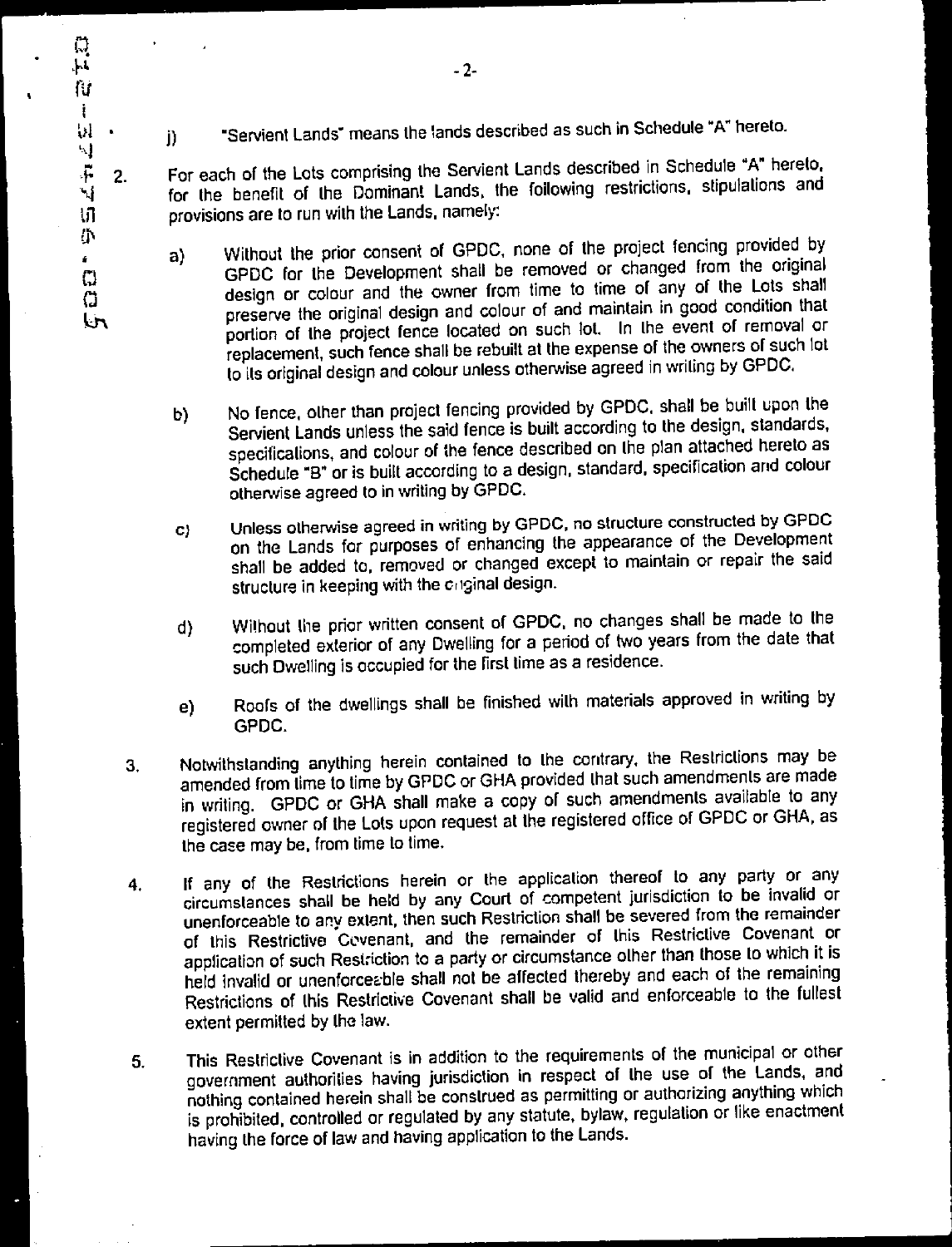$W = 5$ . Nothing herein shall require or oblige GPDC or GHA to enforce this Restrictive Covenant or render GPDC or GHA liable for the failure of any of the registered owners Covenant or render GPDC or GHA liable for the failure of any of the registered owners from time to time of the Lots to adhere to or comply with the Restrictions contained in this Restrictive Covenant, it being the intention to attach to each of the Lots, and the registered owners from time to time thereof, the obligation for compliance with this (P Restrictive Covenant.

P.3 7. The Restrictions contained in this Restrictive Covenant shall be binding upon and enure to the benefit of the registered owner from time to time of each of the Lots and the restrictions herein shall run with the Lands and each of the Lots and the restrictions Ź herein shall run with the Lands and each of the Lots comprising the Lands.

8. GPDC may delegate to GHA the power to grant any approval, give any consent or make any amendment to this Restrictive Covenant which GPDC has the right or power to grant or make hereunder.

IN WITNESS WHEREOF GPDC has executed this Restrictive Covenant, this l5 day of November, 2001.

> THE GRANGE PROPERTY DEVELOPMENT **CORPORATION**

r//// PER:

្យ<br>រ

市  $\mathbf{I}$ 

 $\ddot{t}$ 

trl

ı.

 $\Box$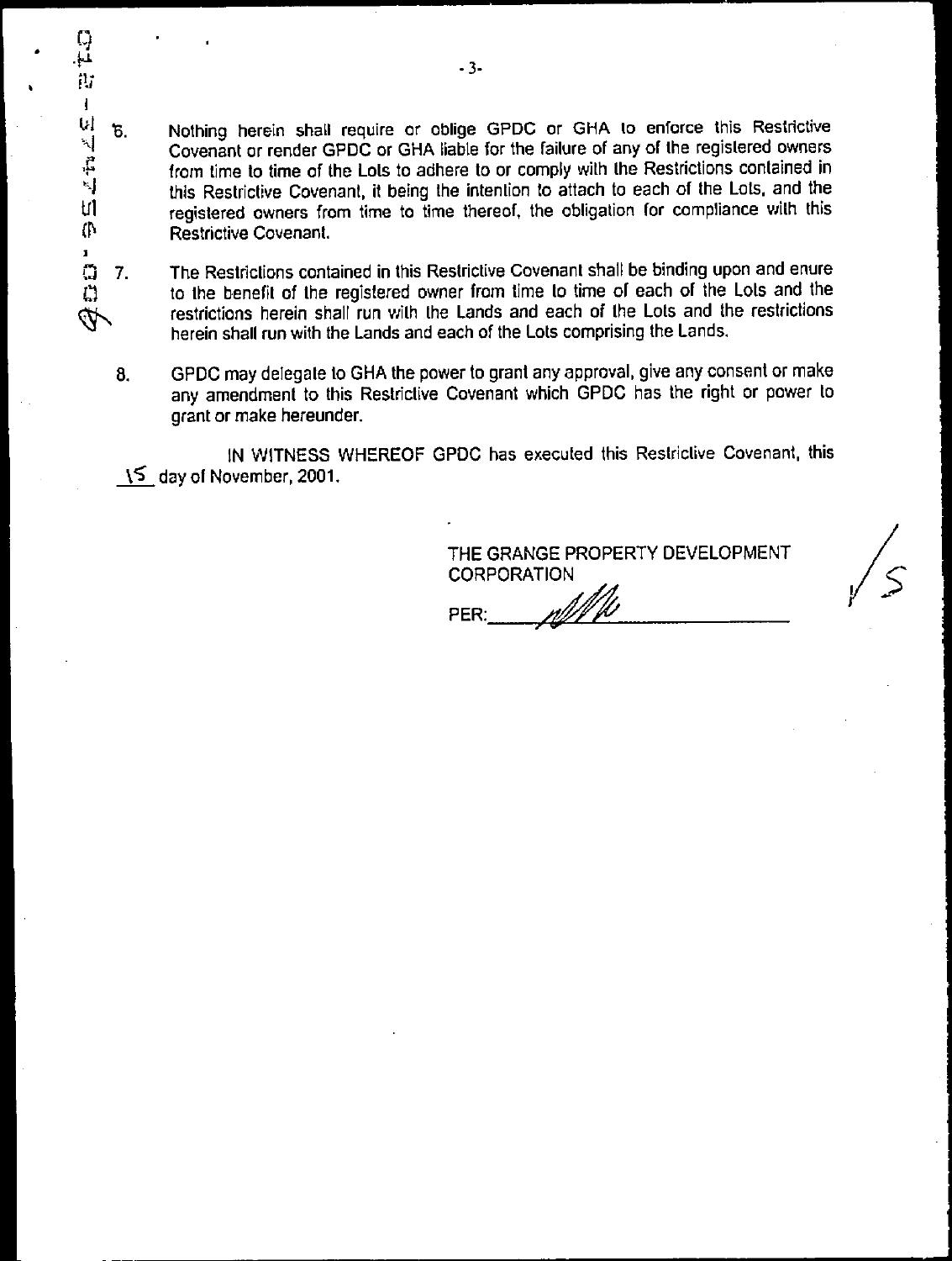#### **SCHEDULE"A"**

 $\bigvee$ 

jI

**SERVIENT LANDS:** 

<u>भू</u> ru

J Ы ۰. [

**'l'** 

**"** 

**In PLAN 012 4683 at LOTS 2 - 8 (INCLUSIVE), BLOCK 17** 

**<sup>0</sup>0 PLAN 012 3820 A** LOTS 9 - 21 (INCLUSIVE), BLOCK 18

**PLAN 012 3820 LOTS 1 - 24 (INCLUSIVE), BLOCK 19** 

> **PLAN 012 3820 LOTS 84 - 98 (INCLUSIVE), BLOCK 19**

**PLAN 012 3820 LOTS 2 - 28 (INCLUSIVE), BLOCK 20** 

**EXCEPTING THEREOUT ALL MINES AND MINERALS** 

#### **DOMINANT LANDS:**

**PLAN 012 4683 LOTS 2 - 8 (INCLUSIVE). BLOCK 17** 

**PLAN 012 3820 LOTS 9 - 21 (INCLUSIVE), BLOCK 18** 

**PLAN 012 3820 LOTS 1 - 24 (INCLUSIVE), BLOCK 19** 

**PLAN 012 3820 LOTS 84 - 98 (INCLUSIVE), BLOCK 19** 

**PLAN 012 3820 LOTS 2 - 28 (INCLUSIVE). BLOCK 20** 

**EXCEPTING THEREOUT ALL MINES AND MINERALS**